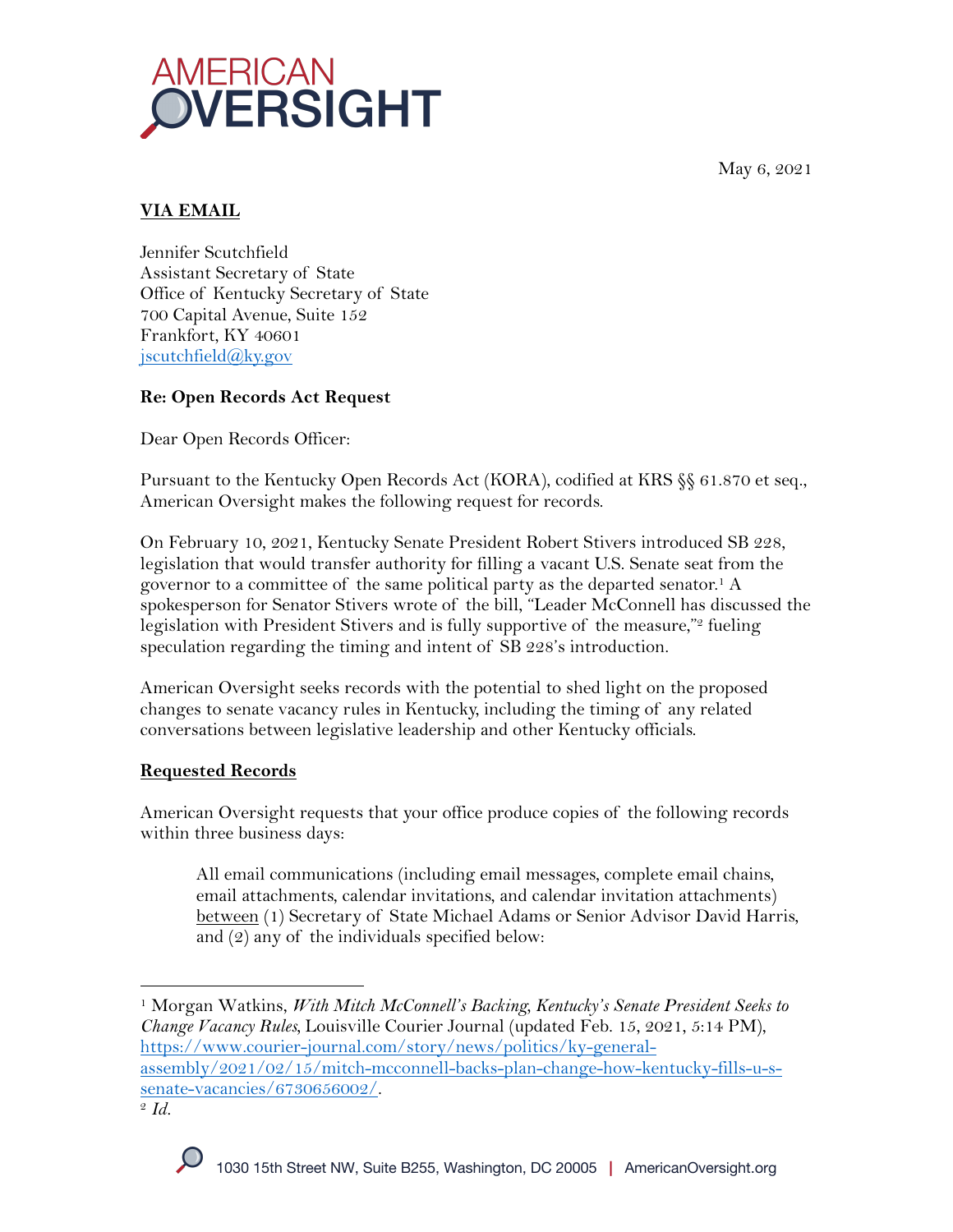- 1. Senate Minority Leader Mitch McConnell
- 2. Anyone communicating on behalf of Sen. McConnell, including from an email address ending in @mcconnell.senate.gov or @teammitch.com
- 3. Attorney General Daniel Cameron
- 4. Communications Director to the Attorney General Elizabeth Goss Kuhn
- 5. Senator Robert Stivers
- 6. Senator Tom Buford

Please provide all responsive records from September 1, 2020, through the date the search is conducted.

### **Pursuant to KRS § 61.880(1), American Oversight requests that you notify us within three workdays as to whether you will comply with this request.**

### **Statement of Noncommercial Purpose**

This request is for noncommercial purposes, and American Oversight respectfully requests a waiver of any fees associated with processing this request for records. To the extent any fees are charged, pursuant to KRS § 61.874(3), American Oversight asks that such fees be limited to the actual cost of reproduction and exclude the cost of agency staff time.

This request is primarily and fundamentally for non-commercial purposes. American Oversight seeks the records requested to inform the public regarding conversations between Kentucky's legislative leadership and U.S. Senate Majority Leader Mitch McConnell concerning potential senate vacancies.3 Records with the potential to shed light on this matter would contribute significantly to public understanding of operations of the government, including the timing of any conversations regarding potential vacancies.

Furthermore, as a 501(c)(3) nonprofit, American Oversight does not have a commercial purpose and the release of the information requested is not in American Oversight's financial interest. American Oversight's mission is to promote transparency in government, to educate the public about government activities, and to ensure the accountability of government officials. American Oversight uses the information gathered, and its analysis of it, to educate the public through reports, press releases, or other media. American Oversight also makes materials it gathers available on its public website and promotes their availability on social media platforms, such as Facebook and Twitter.4

<sup>3</sup> *See* Watkins, *supra* note 1.

<sup>&</sup>lt;sup>4</sup> American Oversight currently has approximately 16,340 followers on Facebook and 106,200 followers on Twitter. American Oversight, Facebook, https://www.facebook.com/weareoversight/ (last visited Apr. 12, 2021); American Oversight (@weareoversight), Twitter, https://twitter.com/weareoversight (last

visited Apr. 12, 2021).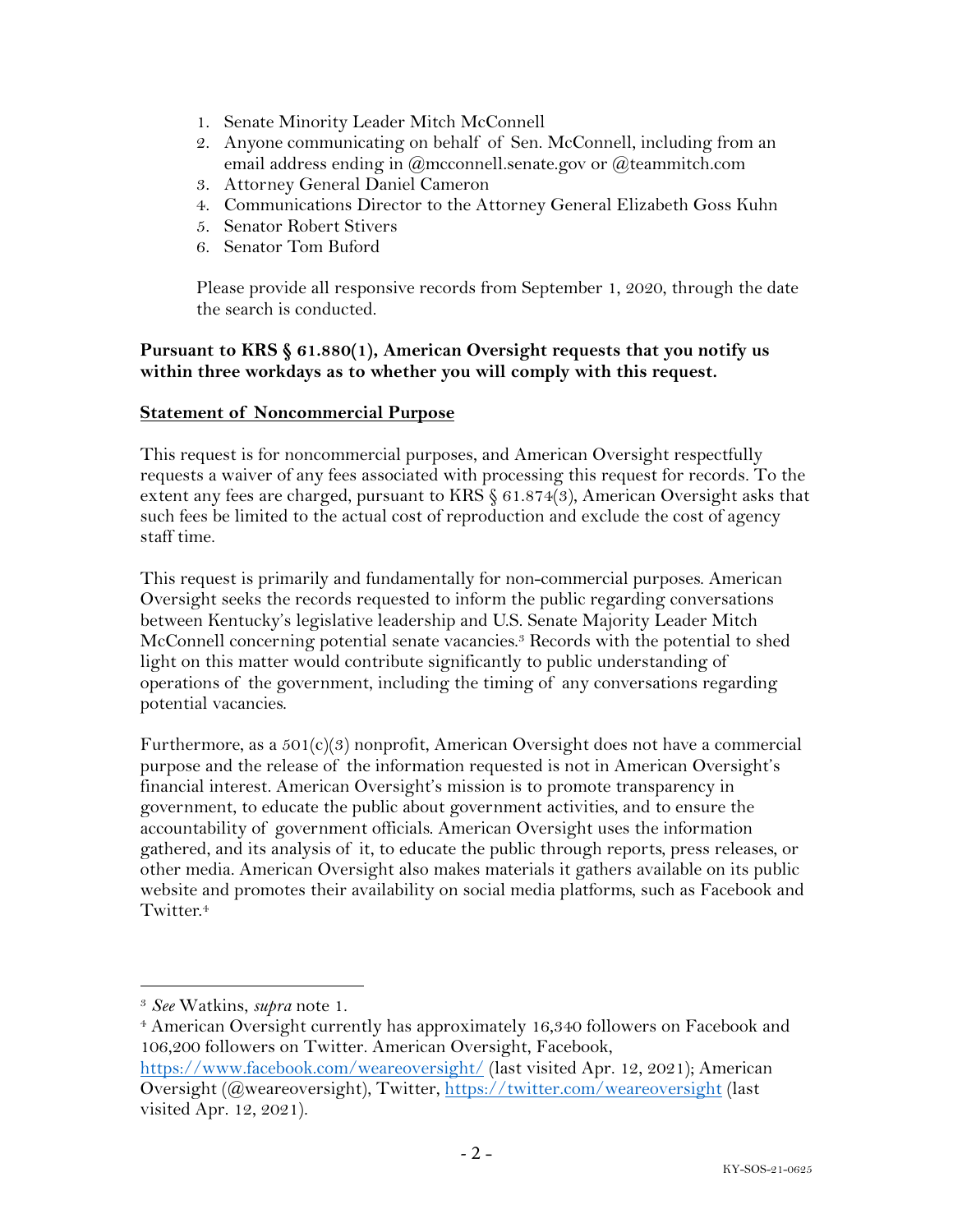American Oversight has also demonstrated its commitment to the public disclosure of documents and creation of editorial content through numerous substantive analyses posted to its website.5 Examples reflecting this commitment to the public disclosure of documents and the creation of editorial content include the posting of records related to the organization's investigations into misconduct and corruption in state governments; <sup>6</sup> the posting of records related to an ethics waiver received by a senior Department of Justice attorney and an analysis of what those records demonstrated regarding the Department's process for issuing such waivers;7 posting records received as part of American Oversight's "Audit the Wall" project to gather and analyze information related to the administration's proposed construction of a barrier along the U.S.-Mexico border, and analyses of what those records reveal;8 posting records regarding potential self-dealing at the Department of Housing & Urban Development and related analysis;<sup>9</sup> posting records and analysis relating to the federal government's efforts to sell nuclear technology to Saudi Arabia;<sup>10</sup> and posting records and analysis regarding the Department of Justice's decision in response to demands from Congress to direct a U.S. Attorney to undertake a wide-ranging review and make recommendations regarding criminal investigations relating to the President's political opponents and allegations of misconduct by the Department of Justice itself and the Federal Bureau of Investigation.<sup>11</sup>

## **Guidance Regarding the Search & Processing of Requested Records**

In connection with its request for records, American Oversight provides the following guidance regarding the scope of the records sought and the search and processing of records:

<sup>5</sup> *News*, American Oversight, https://www.americanoversight.org/blog. 6 *State Investigations*, American Oversight, https://www.americanoversight.org/states. <sup>7</sup> *DOJ Records Relating to Solicitor General Noel Francisco's Recusal*, American Oversight, https://www.americanoversight.org/document/doj-civil-division-response-noelfrancisco-compliance; *Francisco & the Travel Ban: What We Learned from the DOJ Documents*, American Oversight, https://www.americanoversight.org/francisco-thetravel-ban-what-we-learned-from-the-doj-documents.

<sup>8</sup> *See generally Audit the Wall*, American Oversight,

https://www.americanoversight.org/investigation/audit-the-wall; *see, e.g.*, *Border Wall Investigation Report: No Plans, No Funding, No Timeline, No Wall*, American Oversight, https://www.americanoversight.org/border-wall-investigation-report-no-plans-no-

funding-no-timeline-no-wall. 9 *Documents Reveal Ben Carson Jr.'s Attempts to Use His Influence at HUD to Help His Business*, American Oversight, https://www.americanoversight.org/documents-revealben-carson-jr-s-attempts-to-use-his-influence-at-hud-to-help-his-business. 10 *Investigating the Trump Administration's Efforts to Sell Nuclear Technology to Saudi* 

*Arabia*, American Oversight, https://www.americanoversight.org/investigating-thetrump-administrations-efforts-to-sell-nuclear-technology-to-saudi-arabia. 11 *Sessions' Letter Shows DOJ Acted on Trump's Authoritarian Demand to Investigate Clinton*,

American Oversight, https://www.americanoversight.org/sessions-letter.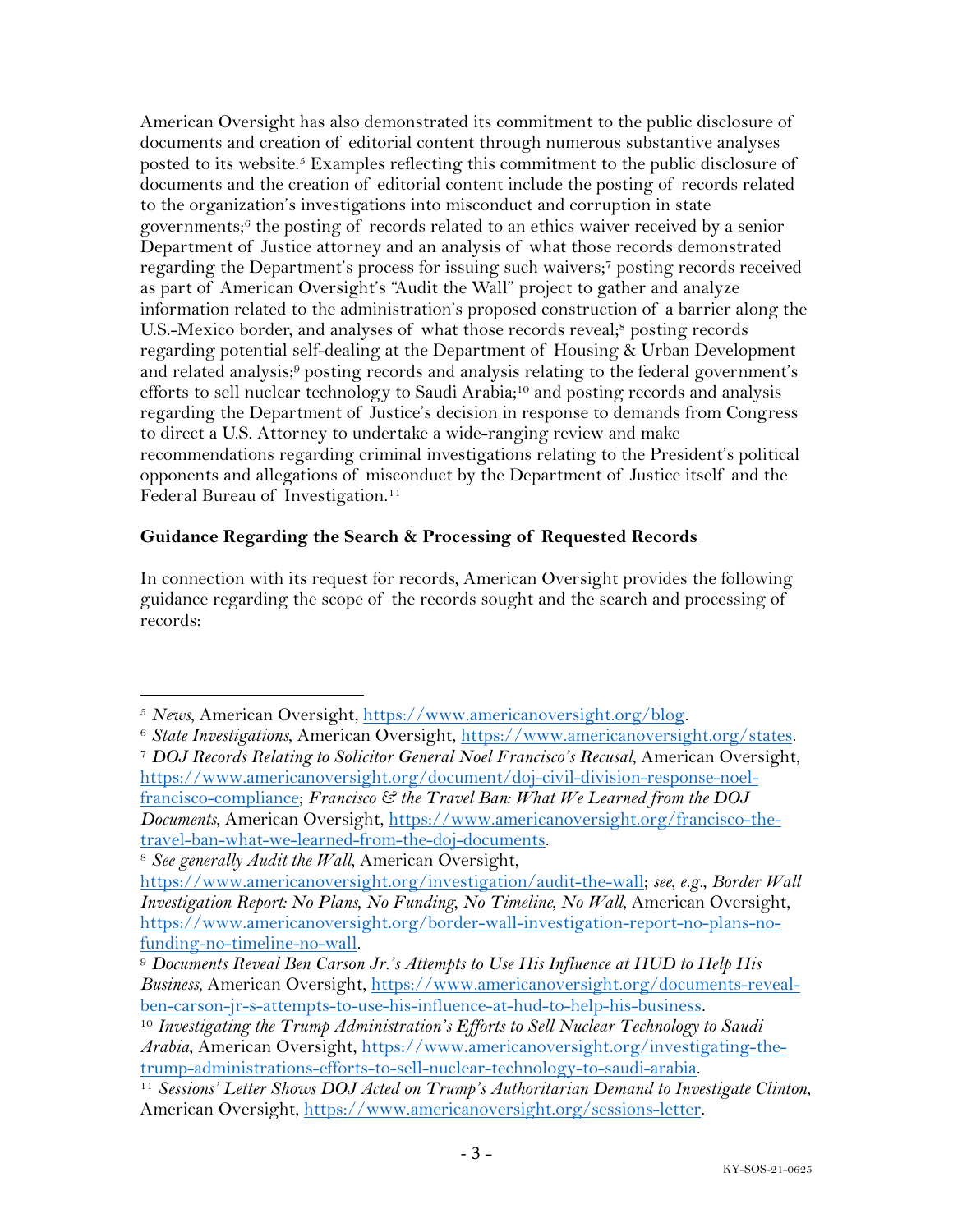- Our request for records includes any attachments to those records or other materials enclosed with those records when they were previously transmitted. To the extent that an email is responsive to our request, our request includes all prior messages sent or received in that email chain, as well as any attachments to the email.
- Please search all relevant records or systems containing records regarding agency business. Do not exclude records regarding agency business contained in files, email accounts, or devices in the personal custody of your officials, such as personal email accounts or text messages.
- In the event some portions of the requested records are properly exempt from disclosure, please disclose any reasonably segregable non-exempt portions of the requested records. *See* KRS § 61.878(4). If a request is denied in whole, please state specifically why it is not reasonable to segregate portions of the record for release.
- Please take appropriate steps to ensure that records responsive to this request are not deleted by the agency before the completion of processing for this request. If records potentially responsive to this request are likely to be located on systems where they are subject to potential deletion, including on a scheduled basis, please take steps to prevent that deletion, including, as appropriate, by instituting a litigation hold on those records.

# **Conclusion**

If you have any questions regarding how to construe this request for records or believe that further discussions regarding search and processing would facilitate a more efficient production of records of interest to American Oversight, please do not hesitate to contact American Oversight to discuss this request. American Oversight welcomes an opportunity to discuss its request with you before you undertake your search or incur search or duplication costs. By working together at the outset, American Oversight and your agency can decrease the likelihood of costly and time-consuming litigation in the future.

Where possible, please provide responsive material in an electronic format by email. Alternatively, please provide responsive material in native format or in PDF format on a USB drive. Please send any responsive material being sent by mail to American Oversight, 1030 15th Street NW, Suite B255, Washington, DC 20005. If it will accelerate release of responsive records to American Oversight, please also provide responsive material on a rolling basis.

We share a common mission to promote transparency in government. American Oversight looks forward to working with your agency on this request. If you do not understand any part of this request, please contact Khahilia Shaw at foia@americanoversight.org or (202) 539-6507. Also, if American Oversight's request